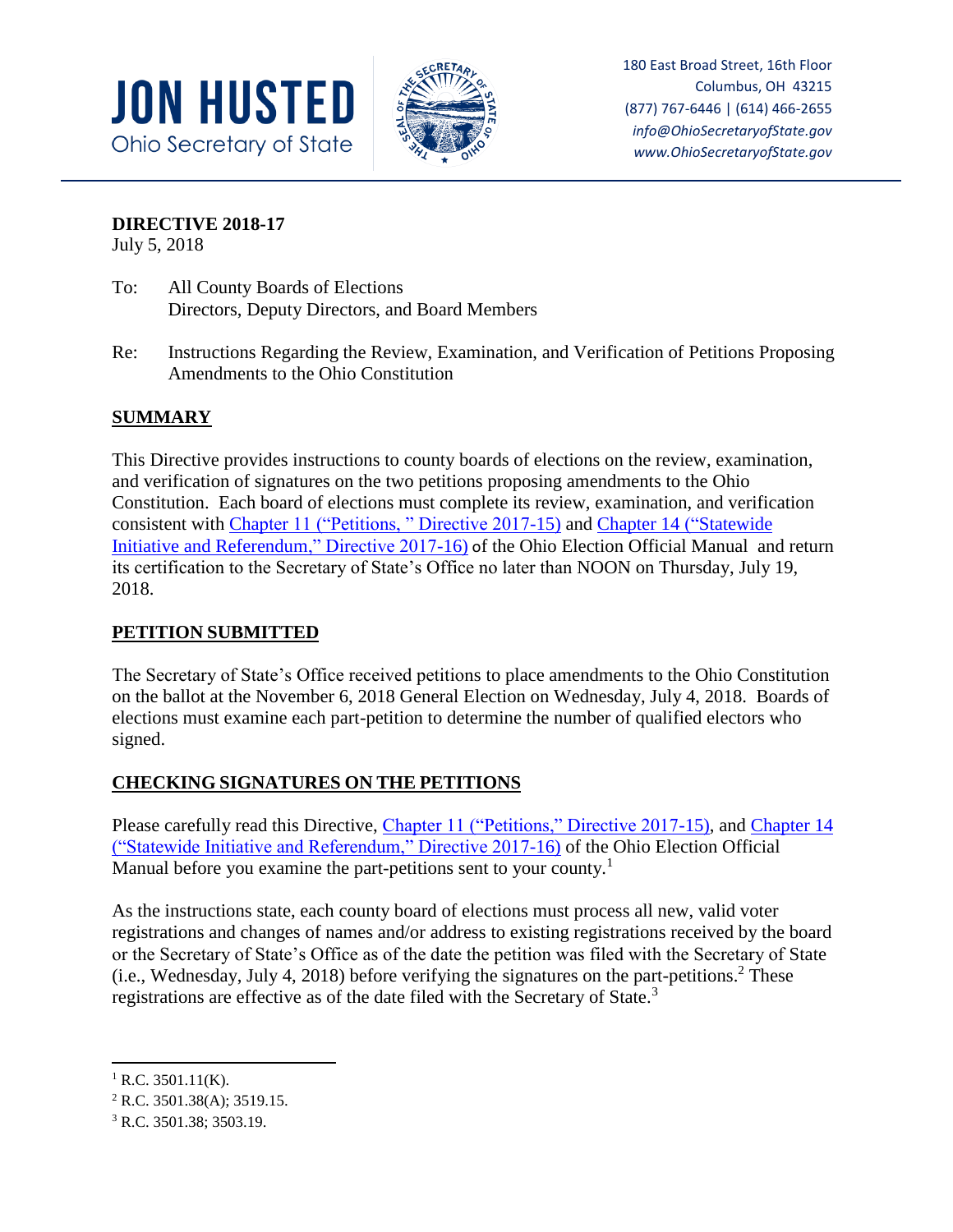### **PART-PETITION BELONGS TO ANOTHER COUNTY**

If you receive a part-petition that belongs to another county, please follow the process outlined below. **It is imperative that a copy of a part-petition belonging to another county is transmitted to the other county as quickly as possible for signature verification.** 

In the event that a board receives a part-petition on which the majority of signatures on the partpetitions are in another county, that board of elections may not determine the validity of that part-petition or review the signatures contained on it. Instead, the board must follow the steps below to send a **copy** of the part-petition to the correct county:

- 1. Contact the Director or Deputy Director at the other county board by phone to notify him or her that your board will be forwarding a scanned copy of a part-petition(s) via email to the email address provided.
- 2. Complete Section A of the Part-Petition Transfer Form and select the Compose Email button.
- 3. Attach to the email the scanned copy of the part-petition(s) to be transferred and send the email.
- 4. The email will be sent to the email address provided by the county which was contacted and will also be automatically cc'd to staff within the Elections Division. The email will contain two attachments: the Part-Petition Transfer Form and the scanned part-petition(s).
- 5. After emailing the form and the scanned petitions, print the completed Part-Petition Transfer Form, attach to the original part-petitions and place in the Part-Petition Transfer Envelope provided for the particular part-petition.

Once a board receives a part-petition from another county, it must:

- 1. Open the Part-Petition Transfer Form attached to the email and complete Section B.
- 2. Print the form.
- 3. Process the part-petition(s).
- 4. Attach the Part-Petition Transfer Form to the scanned part-petition(s) and place in the Part-Petition Transfer Envelope provided.

When the board returns its checked part-petition(s) to the Secretary of State's Office, place the Part-Petition Transfer Envelope on top of the container used for shipping.

# **SCANNING THE PETITIONS**

After you have completed checking the signatures on the part-petitions, **you must electronically scan the relevant pages of each part-petition** (including at least the cover page, the pages containing signatures, and the page containing the circulator statement). A copy of the scanned images should be saved onto one or as many CDs, DVDs, thumb-drives, or other similar electronic media as may be necessary and a copy sent to the Secretary of State's Office along with the part-petitions and certification form. You must keep an electronic copy of the images for your records.